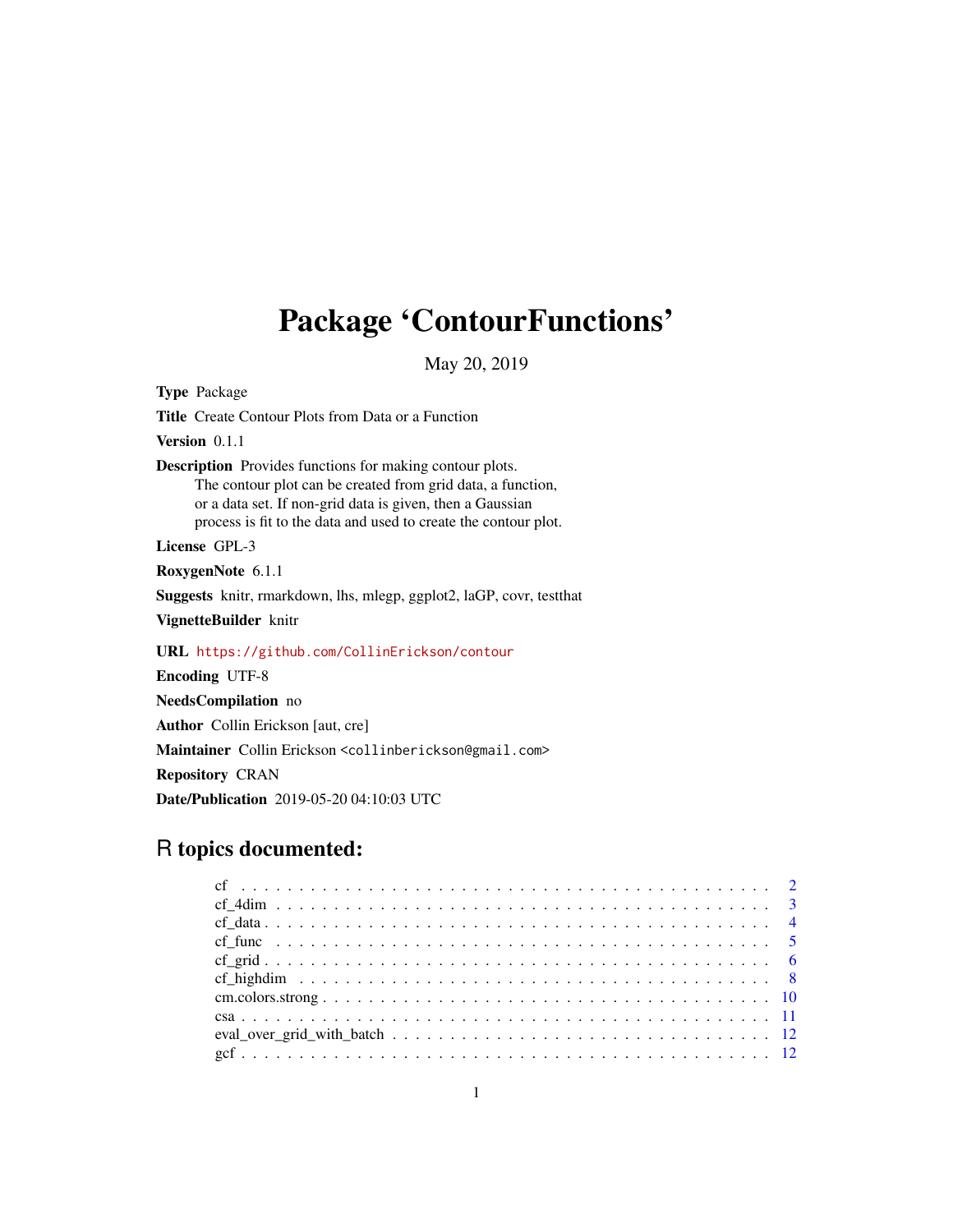<span id="page-1-0"></span>

| Index | 18 |
|-------|----|
|       |    |
|       |    |
|       |    |
|       |    |
|       |    |
|       |    |

# cf *Make contour plot from data or function*

#### Description

Simpler function for making contours with cf package. Won't give argument completion, so all must be specified

# Usage

 $cf(..., gg = FALSE)$ 

# Arguments

| $\cdots$ | Arguments to be passed to cf_func or cf_data based on data type of first argu-<br>ment. If D is given as argument, then it is passed to cf highdim. |
|----------|-----------------------------------------------------------------------------------------------------------------------------------------------------|
| gg       | Should ggplot <sub>2</sub> be used instead of base graphics?                                                                                        |

#### Value

Whatever is returned from other function, probably nothing. Will be a ggplot2 object if using gg=TRUE.

```
cf(function(x){x[1]<sup>2</sup> - x[2]})
x \leftarrow runif(20)y <- runif(20)
z \leq \exp(-(x-.5)^2-5*(y-.5)^2)# + rnorm(20,0,.05)
cf(x,y,z)cf(function(x){x[1]^2 - x[2]}, D=3)
```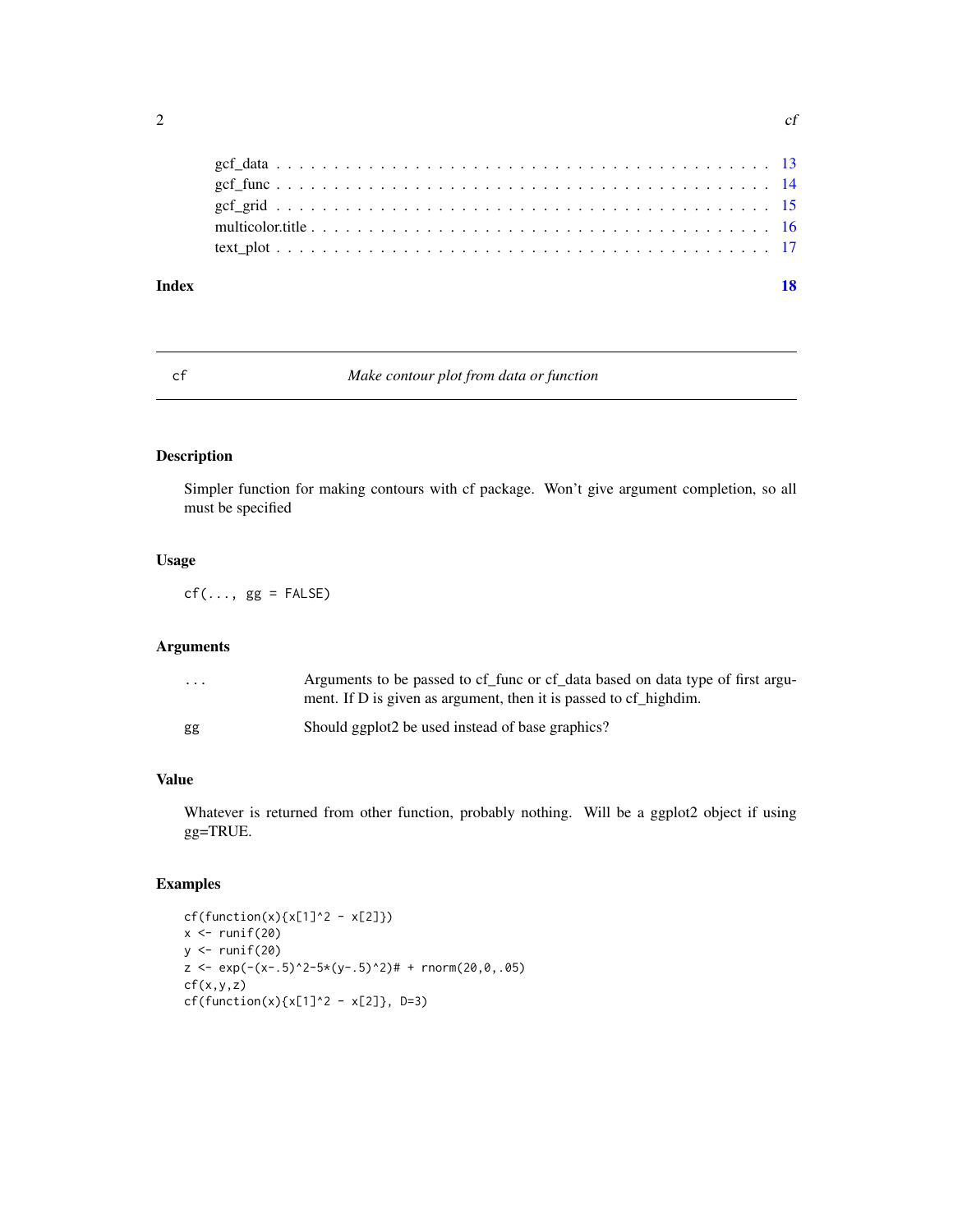<span id="page-2-0"></span>

#### Description

Plots a grid of contour plots. Each contour plot is a contour over two dimensions with the remaining two dimensions set to a value. See cf\_highdim for functions with more than 4 dimensions.

#### Usage

```
cf\_4dim(func, over = c(1, 2), power = 5, nover1 = nover,nover2 = nover, low = rep(0, 4), high = rep(1, 4),
  same_scale = TRUE, n = 20, batchmax = 1,
  var_names = c(expression(), lapply(1:4, function(ti)
 bquote(x[.(ti)]))), pts = NULL, axes = TRUE, key.axes, key.title,
 nlevels = 20, color.palette = cm.colors.strong, edge_width = 0.04,
  cex.var_names = 1.3, bar = TRUE, bar_width = 0.2, over_srt = c(0,90), \ldots)
```

| func          | A four-dimensional function to plot contours of                                                                                                            |
|---------------|------------------------------------------------------------------------------------------------------------------------------------------------------------|
| over          | Indices of the dimensions used for the outer grid                                                                                                          |
| nover         | Number of grid points for the outer grid dimensions                                                                                                        |
| nover1        | Number of grid points for the first outer grid dimension                                                                                                   |
| nover2        | Number of grid points for the second outer grid dimension                                                                                                  |
| low           | Low input value for each dimension                                                                                                                         |
| high          | High input value for each dimension                                                                                                                        |
| same_scale    | Should all contour plots be on the same scale? Takes longer since it has to<br>precalculate range of outputs.                                              |
| n             | Number of points in grid on each dimension                                                                                                                 |
| batchmax      | number of datapoints that can be computed at a time                                                                                                        |
| var_names     | Variable names to add to plot                                                                                                                              |
| pts           | Matrix of points to show on plot                                                                                                                           |
| axes          | axes                                                                                                                                                       |
| key.axes      | key for bar plot                                                                                                                                           |
| key.title     | statements which add titles for the plot key.                                                                                                              |
| nlevels       | Number of levels in contour scale                                                                                                                          |
| color.palette | Color palette used for contour plots                                                                                                                       |
| edge_width    | How wide should edges with variable names be? As proportion of screen section<br>to left of bar. Either single value for both edges, or length two vector. |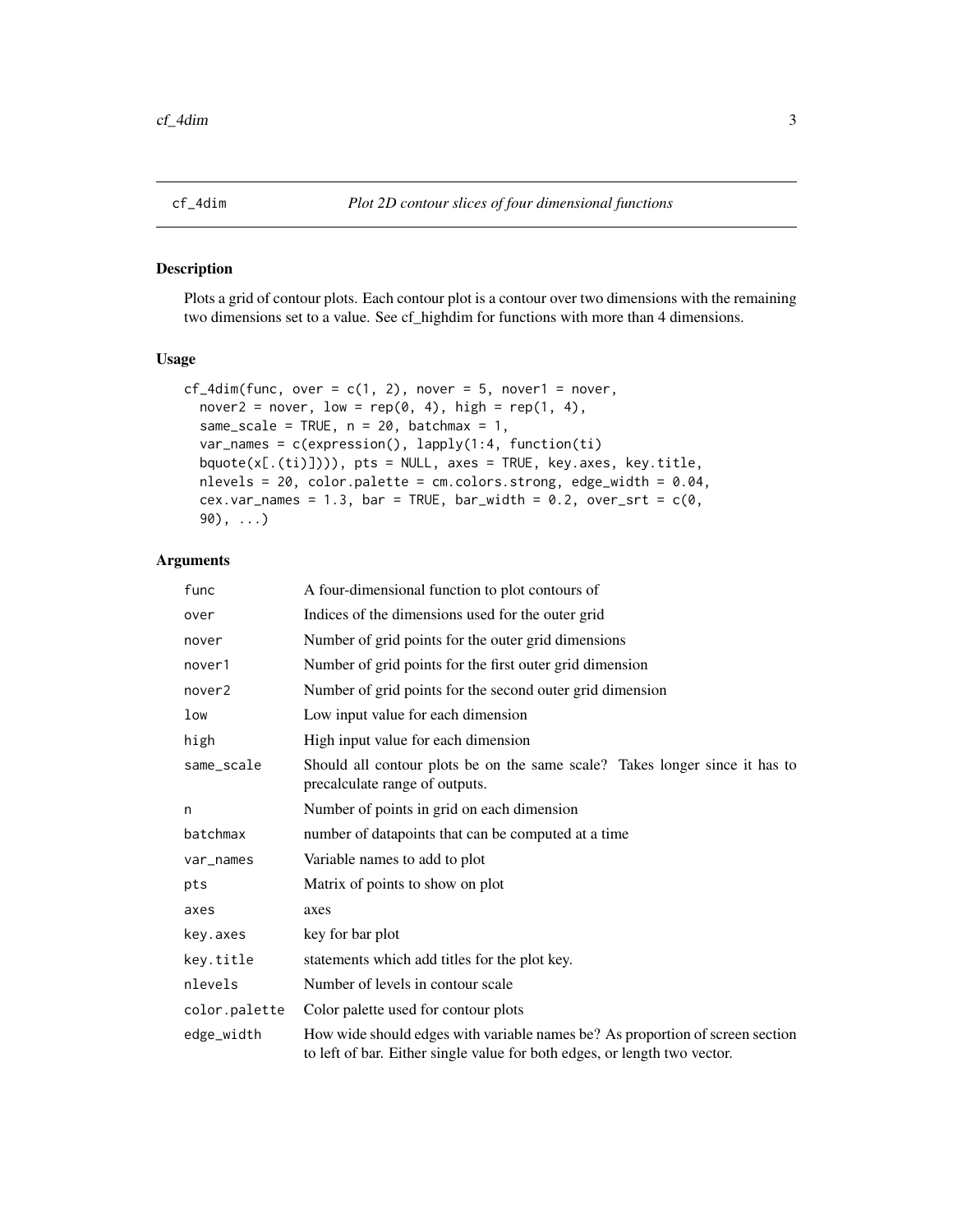<span id="page-3-0"></span>

| cex.var_names | Size of var_names printed on edges.                               |
|---------------|-------------------------------------------------------------------|
| bar           | Should a bar be added on right when all on same_scale?            |
| bar_width     | How wide should bar section of plot be?                           |
| over_srt      | Degrees of rotation for the axis labels. Vector of length two.    |
| .             | Arguments passed to cf_func, and then probably through to cf_grid |

```
cf_4dim(
  function(x) {x[1] + x[2]^2 + sin(2*pi*x[3])}\lambdacf_4dim(function(x) x[1]*x[3] + sin(x[2]*x[4]), color.palette=heat.colors,
        nover1=3, nover2=8, cex.var_names = .5)
cf_4dim(function(x) x[1]*x[3] + sin(x[2]*x[4]), color.palette=topo.colors,
        nover1=3, nover2=8, cex.var_names = 1, over\_srt = c(90, 0),
        edge\_width=c(.1, .2), nlevels = 5)
```
# cf\_data *Contour plot from data*

# Description

Makes filled contour plot from data without sidebar by interpolating with a Gaussian process model. The model is passed to cf\_func to make the contour plot.

#### Usage

```
cf\_data(x, y = NULL, z = NULL, xlim = NULL, ylim = NULL,xylim = NULL, fit = "", gg = FALSE, ...)
```

| $\mathsf{x}$ | either just x data, x and y data, or x, y and z data                                                                 |
|--------------|----------------------------------------------------------------------------------------------------------------------|
| y            | either y data, z data, or null                                                                                       |
| z            | either z data or null                                                                                                |
| xlim         | x limits for the contour plot, will be set to data limits $+$ 5% if not specified                                    |
| ylim         | y limits for the contour plot, will be set to data limits $+5\%$ if not specified                                    |
| xylim        | x and y limits for the contour plot                                                                                  |
| fit          | Method to fit a model with. Current options are laGP (default) and mlegp. laGP<br>is faster but might cause trouble. |
| gg           | If TRUE, will use ggplot2 by calling gcf_func                                                                        |
| $\cdots$     | passed to cf func                                                                                                    |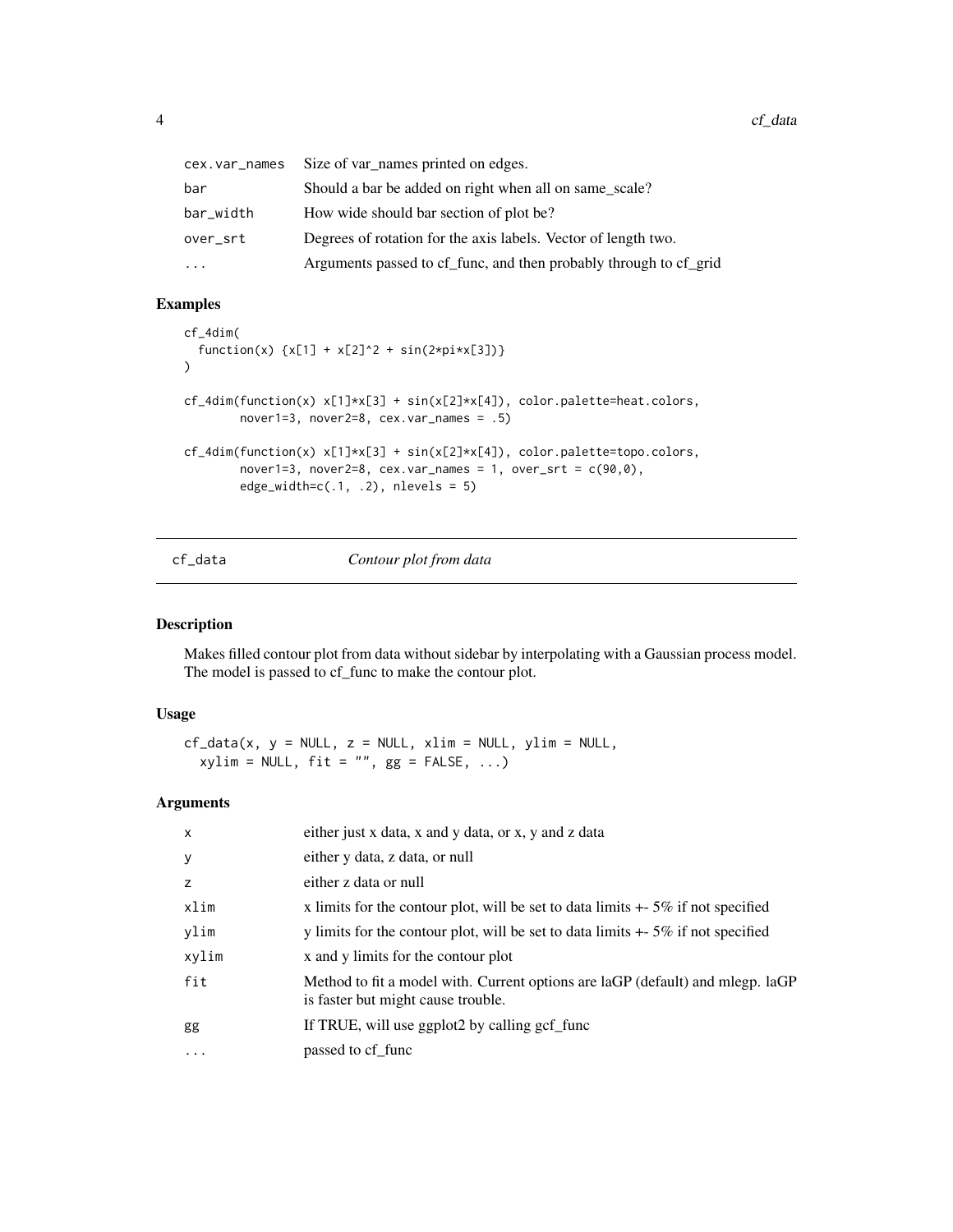#### <span id="page-4-0"></span> $cf\_func$  5

# Examples

```
x \leftarrow runif(20)y <- runif(20)
z \leftarrow \exp(-(x-.5)^2-5*(y-.5)^2)cf_data(x,y,z)
```

```
cf_func Makes filled contour plot from function
```
# Description

A contour plot of the given function without sidebar by default. It calls the function 'cf\_grid' to make the actual plot.

#### Usage

```
cf\_func(fn0, n = 100, xlim = c(0, 1), ylim = c(0, 1), xylim = NULL,batchmax = 1, out.col.name = NULL, out.name = NULL, pts = NULL,
 gg = FALSE, \dots)
```
#### Arguments

| fn0          | function to plot, first argument must be two-dimensional                                                                                                                                                                                                                                                                                                                        |
|--------------|---------------------------------------------------------------------------------------------------------------------------------------------------------------------------------------------------------------------------------------------------------------------------------------------------------------------------------------------------------------------------------|
| n            | number of points in each dimension                                                                                                                                                                                                                                                                                                                                              |
| xlim         | x limits for the contour plot                                                                                                                                                                                                                                                                                                                                                   |
| ylim         | y limits for the contour plot                                                                                                                                                                                                                                                                                                                                                   |
| xylim        | x and y limits for the contour plot, use when both are same $\#\textcircled{}$ param mainmin-<br>max whether the min and max values should be shown in the title of plot                                                                                                                                                                                                        |
| batchmax     | number of datapoints that can be computed at a time                                                                                                                                                                                                                                                                                                                             |
| out.col.name | if a column needs to be selected from the function, specify it                                                                                                                                                                                                                                                                                                                  |
| out.name     | Selects with a \$ the name from output to be used, for lists and data frames<br>$\#$ @param pretitle Text to be preappended to end of plot title $\#$ @param posttitle<br>Text to be appended to end of plot title $\#\mathcal{Q}$ param title Title for the plot $\#\mathcal{Q}$ param<br>mainminmax_minmax Whether [min,max]= should be shown in title or just the<br>numbers |
| pts          | Points to plot on top of contour                                                                                                                                                                                                                                                                                                                                                |
| gg           | Should ggplot2 be used? Will use gcf_grid() instead of cf_grid().                                                                                                                                                                                                                                                                                                               |
| .            | Passed to cf_grid                                                                                                                                                                                                                                                                                                                                                               |
|              |                                                                                                                                                                                                                                                                                                                                                                                 |

# References

[1] filled.contour R function, copied function but removed part for sidebar

[2] http://stackoverflow.com/questions/16774928/removing-part-of-a-graphic-in-r, answer by P Lapointe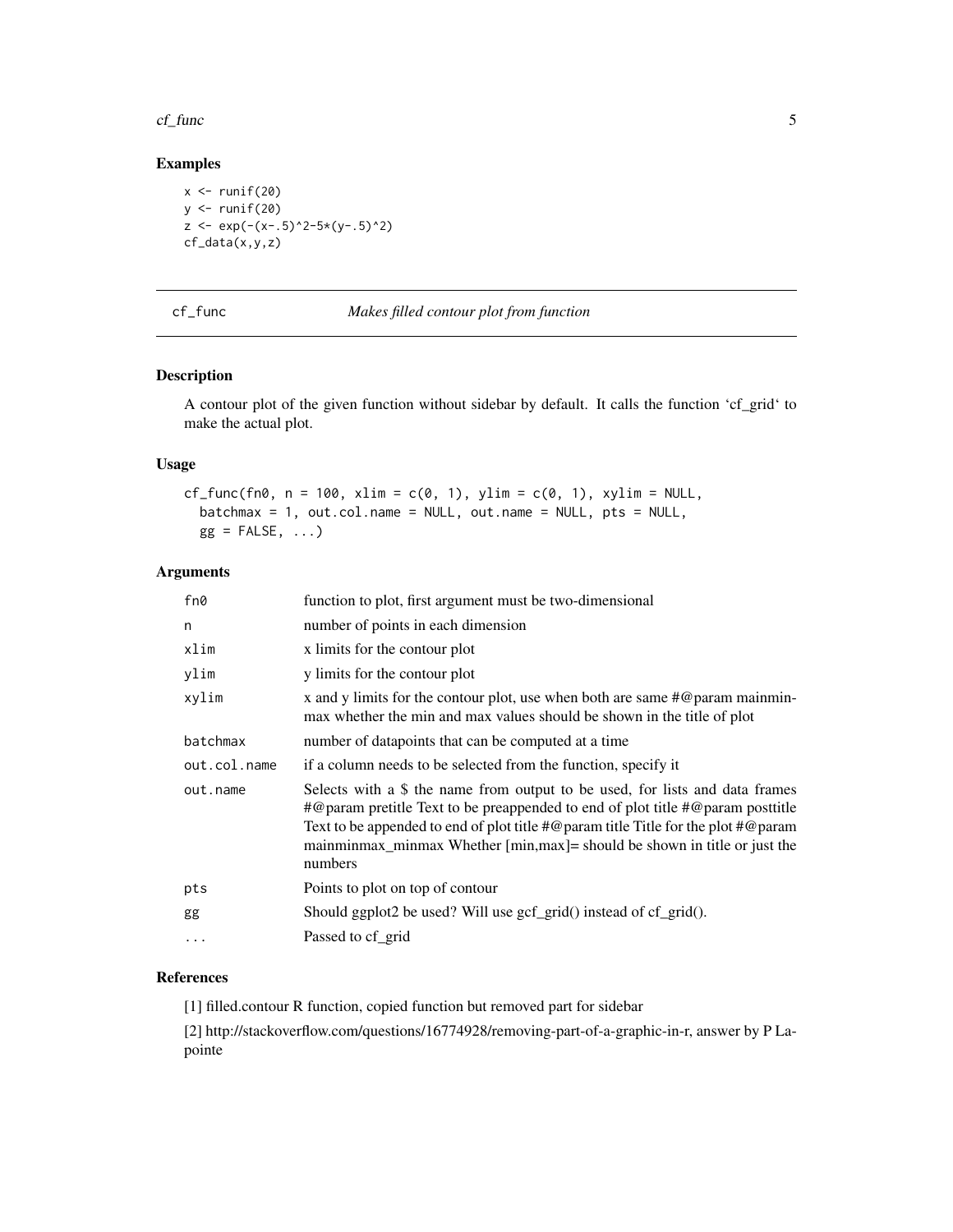```
cf_func(function(x){x[1]*x[2]})
cf_func(function(x)(exp(-(x[1]-.5)^2-5*(x[2]-.5)^2)))
cf_func(function(xx){exp(-sum((xx-.5)^2/.1))}, bar=TRUE)
cf_func(function(xx){exp(-sum((xx-.5)^2/.1))}, bar=TRUE, mainminmax=TRUE)
cf_func(function(x)(exp(-(x[1]-.5)^2-5*(x[2]-.5)^2)), with_lines=TRUE)
```
cf\_grid *Create a contour plot from a grid of data*

#### **Description**

Makes filled contour plot with an optional sidebar, essentially filled.contour function. This version uses the split.screen() function to add the sidebar if bar is TRUE. By default it won't show the bar but will show the min and max values in the plot title along with their colors. Using this function will make other functions such as points() called afterwards not put points where you expect. Pass anything you want added to the plot area to afterplotfunc as a function to get it to work properly.

# Usage

```
cf_grid(x = seq(0, 1, length.out = nrow(z)), y = \text{seq}(0, 1, \text{ length.out } =ncol(z), z, xlim = range(x, finite = TRUE), ylim = range(y, finite =
  TRUE), zlim = range(z, finite = TRUE), levels = pretty(zlim,
  nlevels), nlevels = 20, color.palette = cm.colors.strong,
  col = color.path(length(levels) - 1), plot.title, plot.axes,
  key.title, key.axes, asp = NA, xaxs = "i", yaxs = "i", las = 1,
  axes = TRUE, frame.plot = axes, bar = F, pts = NULL,
  reset.par = TRUE, pretitle = "", posttitle = "", main = NULL,
  mainminmax = !bar, mainminmax_minmax = TRUE, afterplotfunc = NULL,
  cex.main = par()$cex.main, par.list = NULL, xaxis = TRUE,
  yaxis = TRUE, with_lines = FALSE, lines_only = FALSE, ...)
```

| $\times$ | x values, must form grid with y. If not given, it is assumed to be from 0 to 1.                                                                                                               |
|----------|-----------------------------------------------------------------------------------------------------------------------------------------------------------------------------------------------|
| У        | y values, must form grid with x. If not given, it is assumed to be from 0 to 1.                                                                                                               |
| z        | z values at grid locations                                                                                                                                                                    |
| xlim     | x limits for the plot.                                                                                                                                                                        |
| ylim     | y limits for the plot.                                                                                                                                                                        |
| zlim     | z limits for the plot.                                                                                                                                                                        |
| levels   | a set of levels which are used to partition the range of z. Must be strictly increas-<br>ing (and finite). Areas with z values between consecutive levels are painted with<br>the same color. |
| nlevels  | if levels is not specified, the range of z, values is divided into approximately this<br>many levels.                                                                                         |

<span id="page-5-0"></span>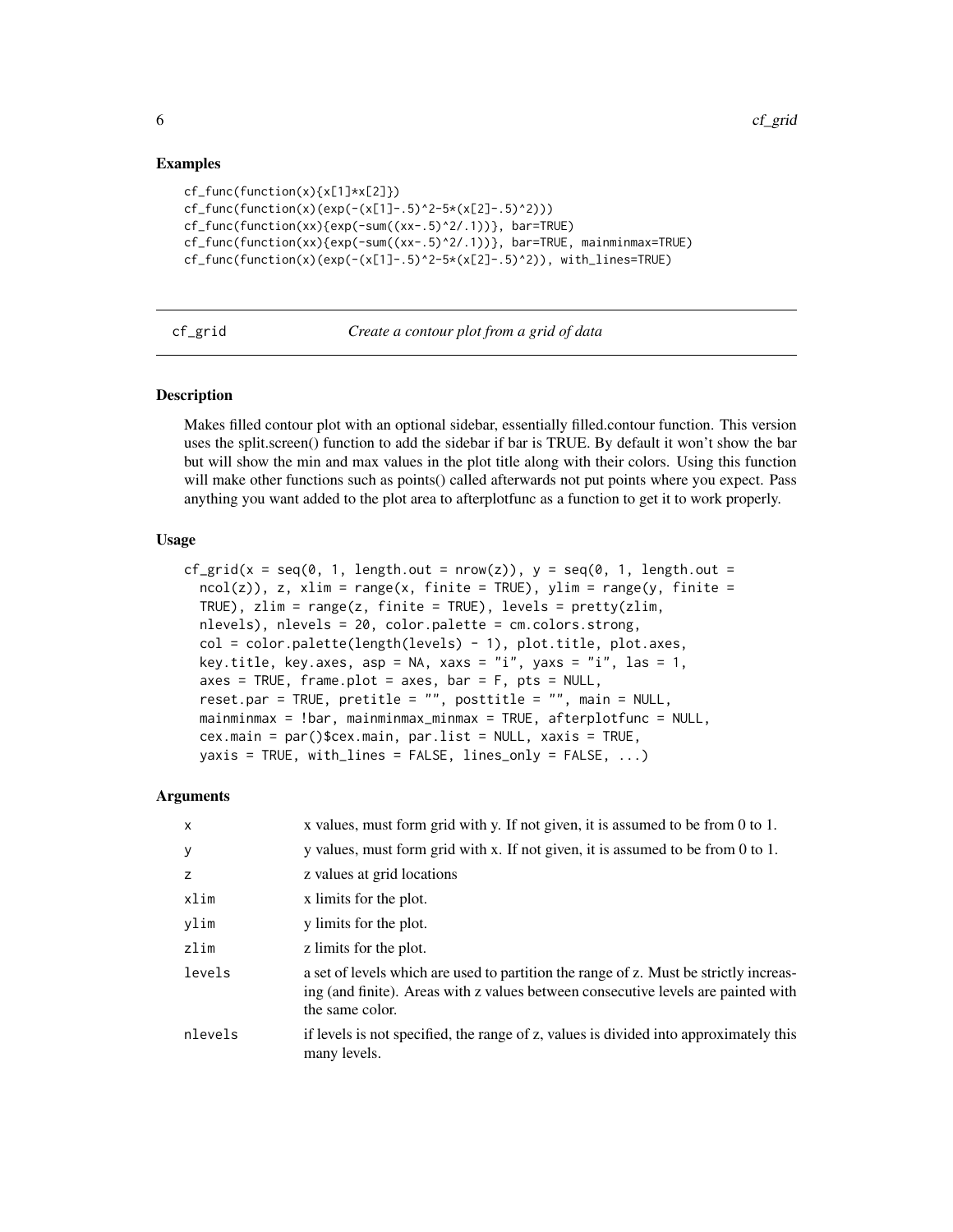| color.palette     | A color palette function to be used to assign colors in the plot. Defaults to<br>cm.colors.strong. Other options include rainbow, heat.colors, terrain.colors,<br>topo.colors, and function(x) $gray((1:x)/x)$ . |
|-------------------|------------------------------------------------------------------------------------------------------------------------------------------------------------------------------------------------------------------|
| col               | an explicit set of colors to be used in the plot. This argument overrides any<br>palette function specification. There should be one less color than levels                                                      |
| plot.title        | statements which add titles to the main plot.                                                                                                                                                                    |
| plot.axes         | statements which draw axes (and a box) on the main plot. This overrides the<br>default axes.                                                                                                                     |
| key.title         | statements which add titles for the plot key.                                                                                                                                                                    |
| key.axes          | statements which draw axes on the plot key. This overrides the default axis.                                                                                                                                     |
| asp               | the y/x aspect ratio, see plot.window.                                                                                                                                                                           |
| xaxs              | the x axis style. The default is to use internal labeling.                                                                                                                                                       |
| yaxs              | the y axis style. The default is to use internal labeling.                                                                                                                                                       |
| las               | the style of labeling to be used. The default is to use horizontal labeling.                                                                                                                                     |
| axes              | logical indicating if axes should be drawn, as in plot.default.                                                                                                                                                  |
| frame.plot        | logical indicating if a box should be drawn, as in plot.default.                                                                                                                                                 |
| bar               | Should a bar showing the output range and colors be shown on the right?                                                                                                                                          |
| pts               | Points to plot on top of contour                                                                                                                                                                                 |
| reset.par         | Should the graphical parameters be reset before exiting? Usually should be<br>unless you need to add something to the plot afterwards and bar is TRUE.                                                           |
| pretitle          | Text to be preappended to end of plot title                                                                                                                                                                      |
| posttitle         | Text to be appended to end of plot title                                                                                                                                                                         |
| main              | Title for the plot                                                                                                                                                                                               |
| mainminmax        | whether the min and max values should be shown in the title of plot                                                                                                                                              |
| mainminmax_minmax |                                                                                                                                                                                                                  |
|                   | Whether [min, max] = should be shown in title or just the numbers                                                                                                                                                |
| afterplotfunc     | Function to call after plotting, such as adding points or lines.                                                                                                                                                 |
| cex.main          | The size of the main title. 1.2 is default.                                                                                                                                                                      |
| par.list          | List of options to pass to par                                                                                                                                                                                   |
| xaxis             | Should x axis be added?                                                                                                                                                                                          |
| yaxis             | Should y axis be added?                                                                                                                                                                                          |
| with_lines        | Should lines be added on top of contour to show contours?                                                                                                                                                        |
| lines_only        | Should no fill be used, only contour lines?                                                                                                                                                                      |
| $\cdots$          | additional graphical parameters, currently only passed to title().                                                                                                                                               |

# References

[1] filled.contour R function, copied function but removed part for sidebar

[2] http://stackoverflow.com/questions/16774928/removing-part-of-a-graphic-in-r, answer by P Lapointe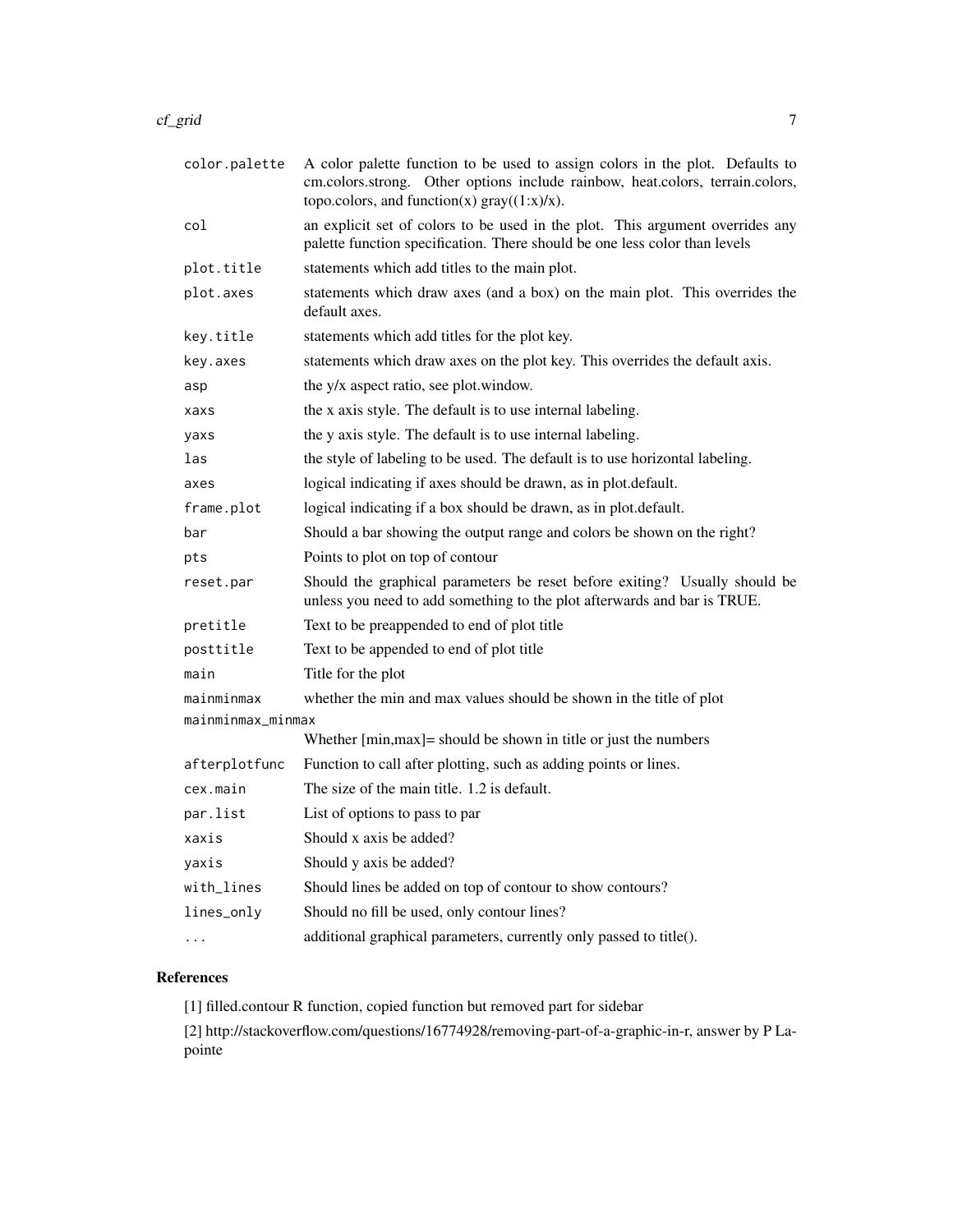```
x \le -y \le -\text{seq}(-4*pi, 4*pi, len = 27)r \leq -sqrt{2} sqrt(outer(x^2, y^2, "+"))
cf_grid(cos(r^2)*exp(-r/(2*pi)))
cf_grid(r, color.palette=heat.colors, bar=TRUE)
cf_grid(r, color.palette=function(x) {gray((1:x)/x)}, bar=TRUE)
```
cf\_highdim *Plot 2D contour slices of higher dimensional functions*

#### Description

Plots a grid of contour plots. Each contour plot is a contour over two dimensions with the remaining dimensions set to the baseline value. Similar to plots created in Hwang et al. (2018).

#### Usage

```
cf\_highdim(func, D, low = rep(0, D), high = rep(1, D),baseline = (low + high)/2, same_scale = TRUE, n = 20,
  batchmax = 1, var_names = c(expression(), \text{lapoly}(1:D, \text{ function}(ti))bquote(x[.(ti)]))), pts = NULL, average = FALSE,
  average_reps = 10000, axes = TRUE, key.axes, key.title,
  nlevels = 20, levels = pretty(zlim, nlevels),
  color.palette = cm.colors.strong, col = color.palette(length(levels)
  - 1), edge_width = 0.04, cex.var_names = 1.3, bar = TRUE, ...)
```

| func         | Function to plot contours of                                                                        |
|--------------|-----------------------------------------------------------------------------------------------------|
| D            | Input dimension of function                                                                         |
| low          | Low input value for each dimension                                                                  |
| high         | High input value for each dimension                                                                 |
| baseline     | Baseline input value for each dimension                                                             |
| same_scale   | Should all contour plots be on the same scale?                                                      |
| n            | Number of points in grid on each dimension                                                          |
| batchmax     | number of datapoints that can be computed at a time                                                 |
| var_names    | Variable names to add to plot Takes longer since it has to precalculate range of<br>outputs.        |
| pts          | Matrix of points to show on plot                                                                    |
| average      | Should the background dimensions be averaged over instead of set to baseline<br>value? Much slower. |
| average_reps | Number of points to average over when using average                                                 |
| axes         | logical indicating if axes should be drawn, as in plot default.                                     |

<span id="page-7-0"></span>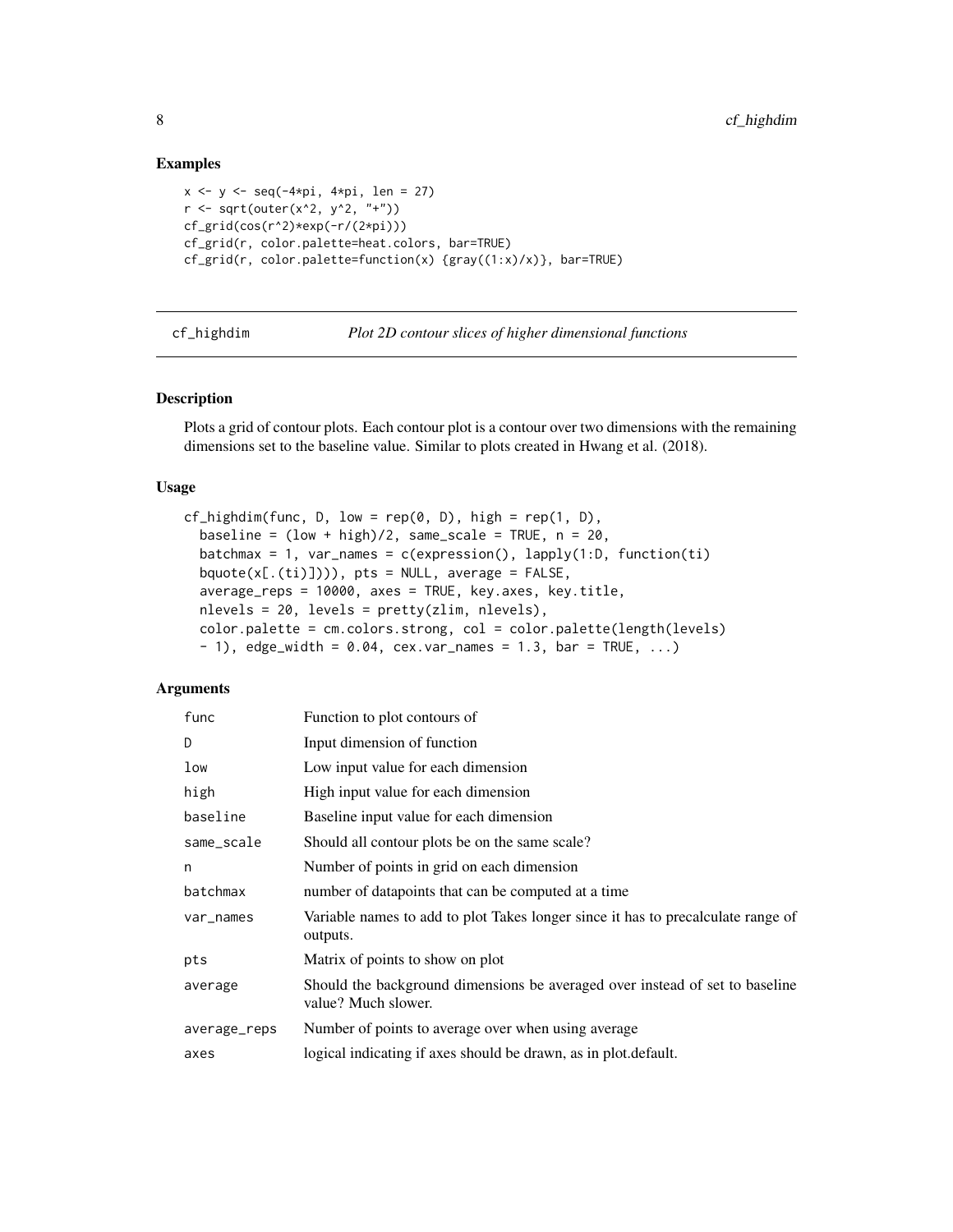| key.axes      | statements which draw axes on the plot key. This overrides the default axis.                                                                                                                                            |
|---------------|-------------------------------------------------------------------------------------------------------------------------------------------------------------------------------------------------------------------------|
| key.title     | statements which add titles for the plot key.                                                                                                                                                                           |
| nlevels       | if levels is not specified, the range of z, values is divided into approximately this<br>many levels.                                                                                                                   |
| levels        | a set of levels which are used to partition the range of z. Must be strictly increas-<br>ing (and finite). Areas with z values between consecutive levels are painted with<br>the same color.                           |
| color.palette | A color palette function to be used to assign colors in the plot. Defaults to<br>cm.colors.strong. Other options include rainbow, heat.colors, terrain.colors,<br>topo.colors, and function(x) $\text{gray}((1:x)/x)$ . |
| col           | an explicit set of colors to be used in the plot. This argument overrides any<br>palette function specification. There should be one less color than levels.                                                            |
| edge_width    | How wide should edges with variable names be? As proportion of full screen.                                                                                                                                             |
| cex.var_names | Size of var_names printed on edges.                                                                                                                                                                                     |
| bar           | Should a bar showing the output range and colors be shown on the top right?                                                                                                                                             |
| .             | Arguments passed to cf_func, and then probably through to cf_grid                                                                                                                                                       |

#### References

Hwang, Yongmoon, Sang-Lyul Cha, Sehoon Kim, Seung-Seop Jin, and Hyung-Jo Jung. "The Multiple-Update-Infill Sampling Method Using Minimum Energy Design for Sequential Surrogate Modeling." Applied Sciences 8, no. 4 (2018): 481.

```
## Not run:
# Only use 4 dims of 8 for borehole function
cf_highdim(function(x) TestFunctions::borehole(c(x,.5,.5,.5,.5)), 4)
# Add points
cf_highdim(function(x) TestFunctions::borehole(c(x,.5,.5,.5,.5)), 4,
           pts=matrix(c(.1,.3,.6,.9),1,4))
# Full 8D borehole function
cf_highdim(TestFunctions::borehole, 8)
# Putting each plot on separate scale
cf_highdim(TestFunctions::borehole, 8, n=10, same_scale = FALSE)
## End(Not run)
cf_highdim(function(x) \{x[1]^2 + \exp(x[2])\}, D=3)
friedman \leq function(x) {
  10*sin(pixx[1]*x[2]) + 20*(x[3] - .5)^2 + 10*x[4] + 5*x[5]}
cf_highdim(friedman, 5, color.palette=topo.colors)
cf_highdim(friedman, 5,
           color.palette=function(x) \{gray((1:x)/x)\},
```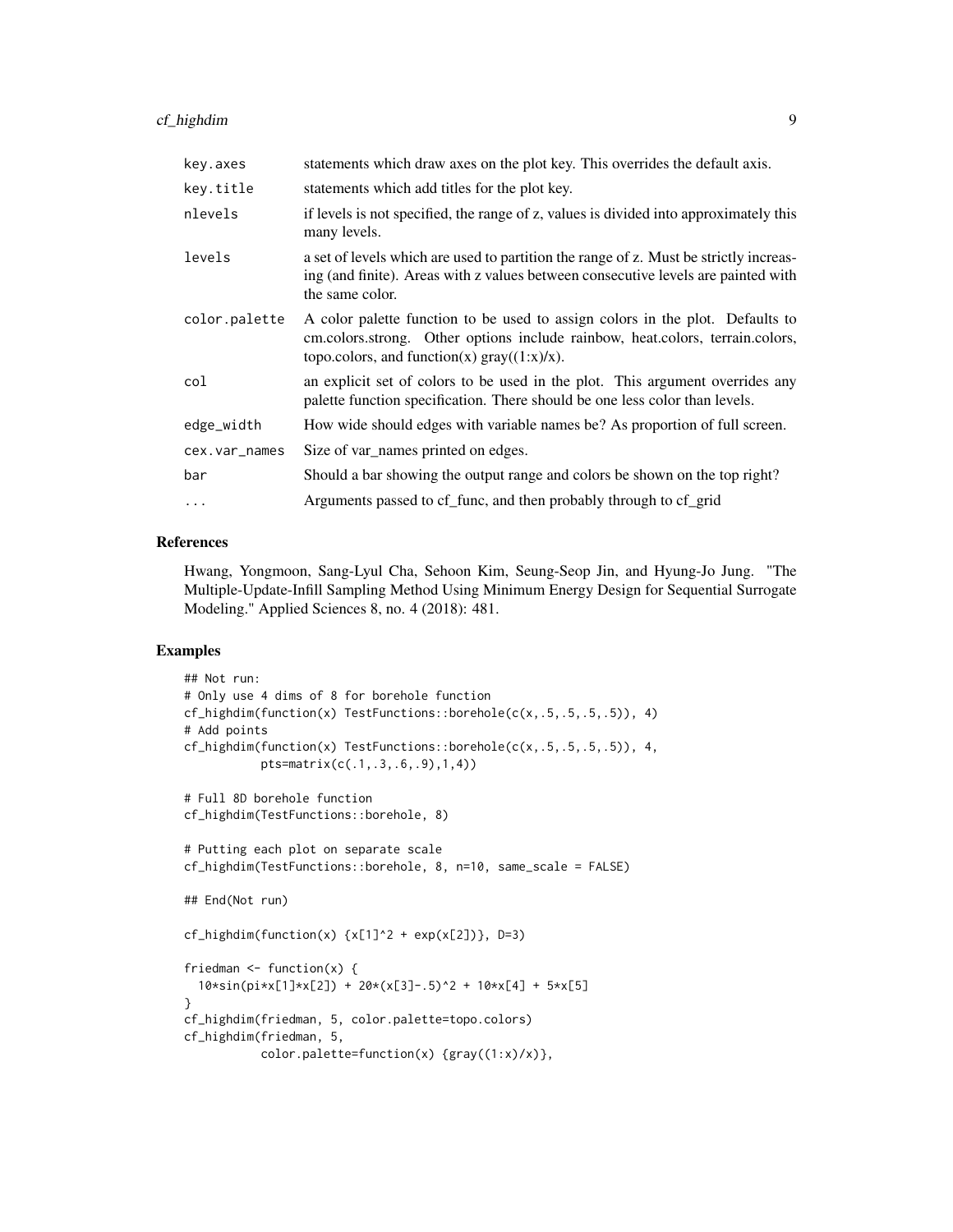#### nlevels=10)

```
## Not run:
# Recreate Plate 1 or Figure 1.1 from Engineering Design via Surrogate
# Modelling by Forrester, Sobester, and Keane (2008).
cf_highdim(function(x)TestFunctions::wingweight(x, scale_it=FALSE),
  D=10, low = c(150,220,6,-10,16,.5,.08,2.5,1700,.025),
  high = c(200,300,10,10,45,1,.18,6,2500,.08),
  baseline=c(174,252,7.52,0,34,.672,.12,3.8,2000,.064),
  color.palette=topo.colors,
  var_names=c('SW', 'Wtw', 'A', 'Lambda', 'q', 'lambda', 'tc', 'Nz', 'Wdg'))
## End(Not run)
# Average over background dimensions, use higher reps to reduce noise.
f1 <- function(x) \{x[1] + x[2]^2 + x[3]^3\}cf_highdim(f1, 4, average=TRUE, average_reps=1e2, n=10)
f1b <- function(x) {x[,1] + x[,2]^2 + x[,3]^3}
cf_highdim(f1b, 4, average=TRUE, average_reps=1e2, n=10, batchmax=Inf)
cf_highdim(f1b, 4, average_reps=1e2, n=10, batchmax=Inf,
           color.palette = topo.colors, nlevels=3)
# This was giving bad result
csa()
split.screen(c(2,1))
screen(2)
cf_highdim(f1b, 4, n=10, batchmax=Inf)
csa()
```
cm.colors.strong *Strong version of cm.colors color palette*

#### **Description**

Altered version of cm.colors that uses full saturation to get stronger colors.

#### Usage

cm.colors.strong(n, alpha = 1)

#### Arguments

| n     | Number of color groups |
|-------|------------------------|
| alpha | Alpha level            |

#### Value

Character vector of colors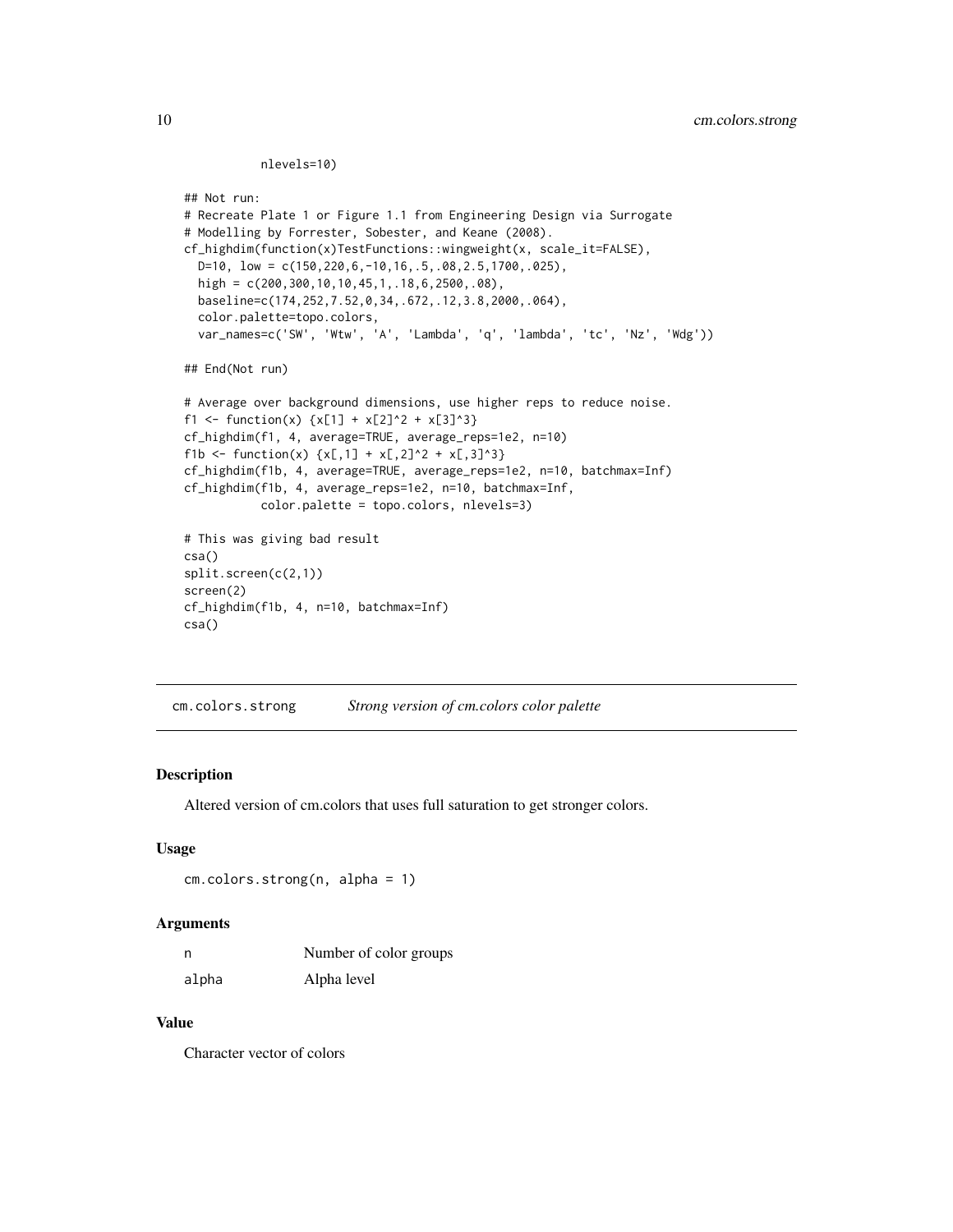<span id="page-10-0"></span> $csa$  11

#### Examples

```
# Character string output
cm.colors.strong(5)
# Plot to show these
sl < -21sx \leftarrow seq(0,1,1=s1)plot(sx,sin(2*pi*sx), cex=5, col=cm.colors.strong(sl), pch=19);points(sx,sin(2*pi*sx), cex=5)
plot(sx,sin(2*pi*sx), cex=5, col=cm.colors(sl), pch=19);points(sx,sin(2*pi*sx), cex=5)
```
csa *Close all open screens*

#### Description

Closes the screens open, which happens when plotting with 'split.screen' is interrupted. It often happens when there is a error while plotting. When you try to plot the next thing it gives an error. Running this function will reset the plot screen. It just does 'close.screen(all.screens=TRUE)' but is faster to type.

#### Usage

csa(silent = FALSE)

# Arguments

silent Should the output of 'close.screen' not be returned?

```
# Split screen into fourths
split.screen(c(2,2))
hist(rnorm(100))
screen(2)
hist(runif(100))
# Use csa() to go back to normal plotting
csa()
hist(rexp(100))
```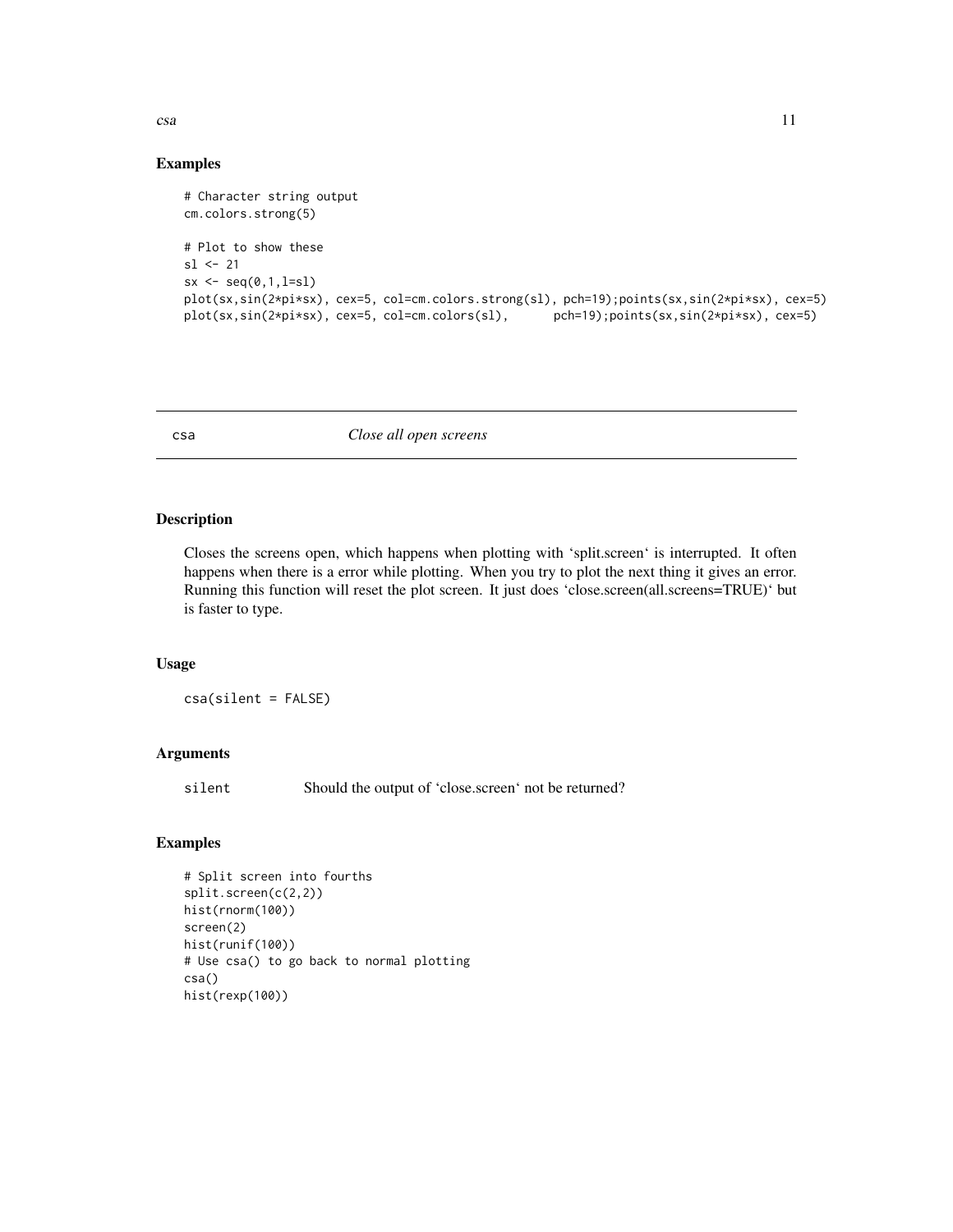<span id="page-11-0"></span>eval\_over\_grid\_with\_batch

*Evaluate function over grid of points*

#### Description

'batchmax' gives how many can be evaluated at a time. If more than 1, then the input is given to the function as rows of a matrix.

#### Usage

```
eval_over_grid_with_batch(x, y, fn, batchmax)
```
#### Arguments

| x        | Vector of x values to evaluate                                                                                                                                                         |
|----------|----------------------------------------------------------------------------------------------------------------------------------------------------------------------------------------|
| У        | Vector of y values to evaluate                                                                                                                                                         |
| fn       | Function that takes in a length two vector if 'batchmax' is 1 or a matrix with two<br>columns if greater than 1.                                                                       |
| batchmax | Number of points that can evaluated simultaneously. If 1, points are passed to<br>'fn' as a vector of length two. If greater than 1, points are passed to 'fn' as rows<br>of a matrix. |

### Value

Matrix of size 'length(x)' by 'length(y)'

# Examples

```
eval_over_grid_with_batch(c(0,.5,1), c(10,20,30), function(a)a[1]+a[2], batchmax=1)
eval_over_grid_with_batch(c(0,.5,1), c(10,20,30), function(a)a[,1]+a[,2], batchmax=Inf)
```
gcf *Make contour plot from data or function using ggplot2*

### Description

Simpler function for making contours with cf package. Won't give argument completion, so all must be specified

#### Usage

 $gcf(...)$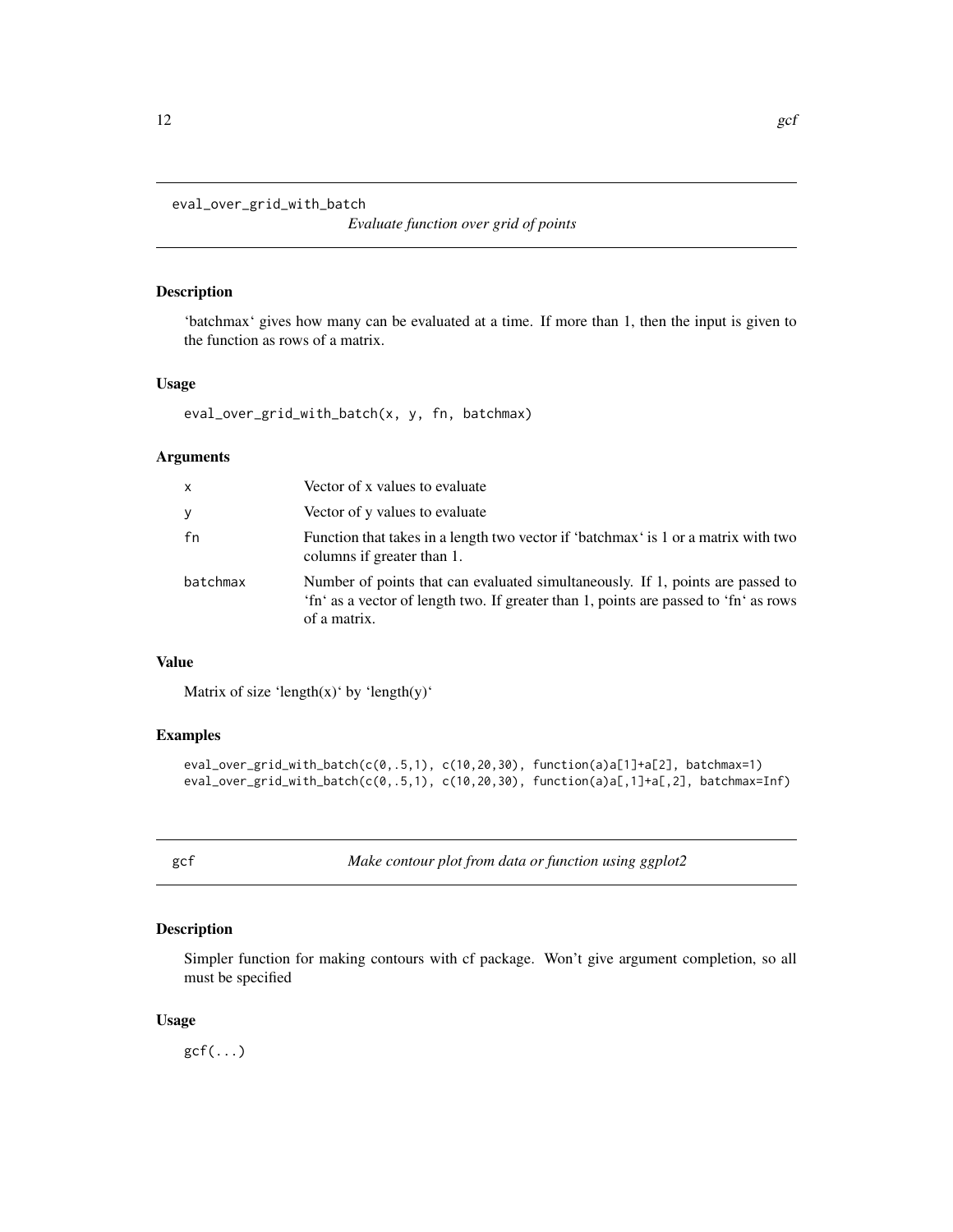#### <span id="page-12-0"></span> $\gcd$  data 13

#### Arguments

... Arguments to be passed to cf\_func or cf\_data based on data type of first argument. If D is given as argument, then it is passed to cf\_highdim.

# Value

Whatever is returned from other function, probably nothing. Will be a ggplot2 object if using gg=TRUE.

#### Examples

```
gcf(function(x){x[1]^2 - x[2]})x \leftarrow runif(20)y \leftarrow runif(20)z \leq \exp(-(x-.5)^2-5*(y-.5)^2)# + rnorm(20,0,.05)
gcf(x,y,z)
gcf(function(x){x[1]^2 - x[2]}, D=3)
```
gcf\_data *Contour plot from data*

#### Description

Makes filled contour plot from data without sidebar by interpolating with a Gaussian process model. This is the same as 'cf\_data' except it will use ggplot2 to make the plot.

#### Usage

 $gcf\_data(x, y = NULL, z = NULL, xlim = NULL, ylim = NULL,$  $xylim = NULL, fit = "", gg = TRUE, ...)$ 

| $\times$  | either just x data, x and y data, or x, y and z data                                                                 |
|-----------|----------------------------------------------------------------------------------------------------------------------|
| У         | either y data, z data, or null                                                                                       |
| z         | either z data or null                                                                                                |
| xlim      | x limits for the contour plot, will be set to data limits $+5\%$ if not specified                                    |
| ylim      | y limits for the contour plot, will be set to data limits $+$ 5% if not specified                                    |
| xylim     | x and y limits for the contour plot                                                                                  |
| fit       | Method to fit a model with. Current options are laGP (default) and mlegp. laGP<br>is faster but might cause trouble. |
| gg        | If FALSE, will use base graphics by calling $cf\_func()$                                                             |
| $\ddotsc$ | passed to cf func                                                                                                    |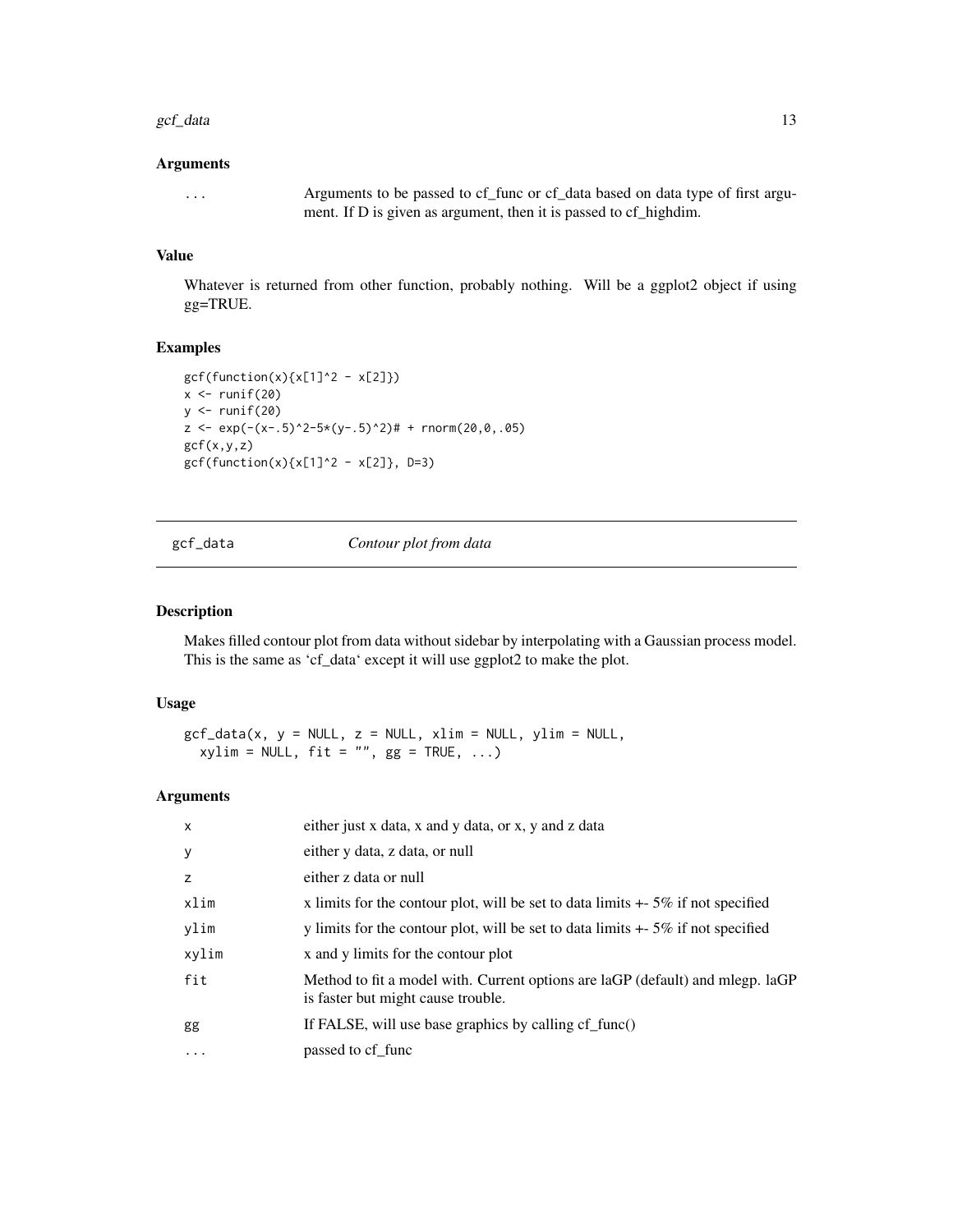```
x \leftarrow runif(20)y \leftarrow runif(20)z \leq \exp(-(x-.5)^2-5*(y-.5)^2)gcf_data(x,y,z)
```
gcf\_func *Makes filled contour plot from function*

#### Description

A contour plot of the given function without sidebar by default. It calls the function 'cf\_grid' to make the actual plot.

#### Usage

gcf\_func(fn0, n = 100, xlim = c(0, 1), ylim = c(0, 1), xylim = NULL, batchmax = 1, out.col.name = NULL, out.name = NULL,  $pts = NULL, ...)$ 

#### Arguments

| fn0          | function to plot, first argument must be two-dimensional                                                                                                                                                                                                                                                                                                                          |
|--------------|-----------------------------------------------------------------------------------------------------------------------------------------------------------------------------------------------------------------------------------------------------------------------------------------------------------------------------------------------------------------------------------|
| n            | number of points in each dimension                                                                                                                                                                                                                                                                                                                                                |
| xlim         | x limits for the contour plot                                                                                                                                                                                                                                                                                                                                                     |
| ylim         | y limits for the contour plot                                                                                                                                                                                                                                                                                                                                                     |
| xylim        | x and y limits for the contour plot, use when both are same $\#\mathcal{Q}$ param mainmin-<br>max whether the min and max values should be shown in the title of plot                                                                                                                                                                                                             |
| batchmax     | number of datapoints that can be computed at a time                                                                                                                                                                                                                                                                                                                               |
| out.col.name | if a column needs to be selected from the function, specify it                                                                                                                                                                                                                                                                                                                    |
| out.name     | Selects with a \$ the name from output to be used, for lists and data frames<br>$\#$ @param pretitle Text to be preappended to end of plot title $\#$ @param posttitle<br>Text to be appended to end of plot title $\#\mathcal{Q}$ param title Title for the plot $\#\mathcal{Q}$ param<br>mainminmax_minmax Whether [min, max] = should be shown in title or just the<br>numbers |
| pts          | Points to plot on top of contour                                                                                                                                                                                                                                                                                                                                                  |
| $\ddotsc$    | Passed to cf_grid                                                                                                                                                                                                                                                                                                                                                                 |

```
gcf_func(function(x){x[1]*x[2]})
gcf_func(function(x)(exp(-(x[1]-.5)^2-5*(x[2]-.5)^2)))
gcf_func(function(xx){exp(-sum((xx-.5)^2/.1))}, bar=TRUE, color.palette=terrain.colors)
gcf_func(function(xx){exp(-sum((xx-.5)^2/.1))}, bar=TRUE, mainminmax=TRUE)
gcf_func(function(x)(exp(-(x[1]-.5)^2-5*(x[2]-.5)^2))
```
<span id="page-13-0"></span>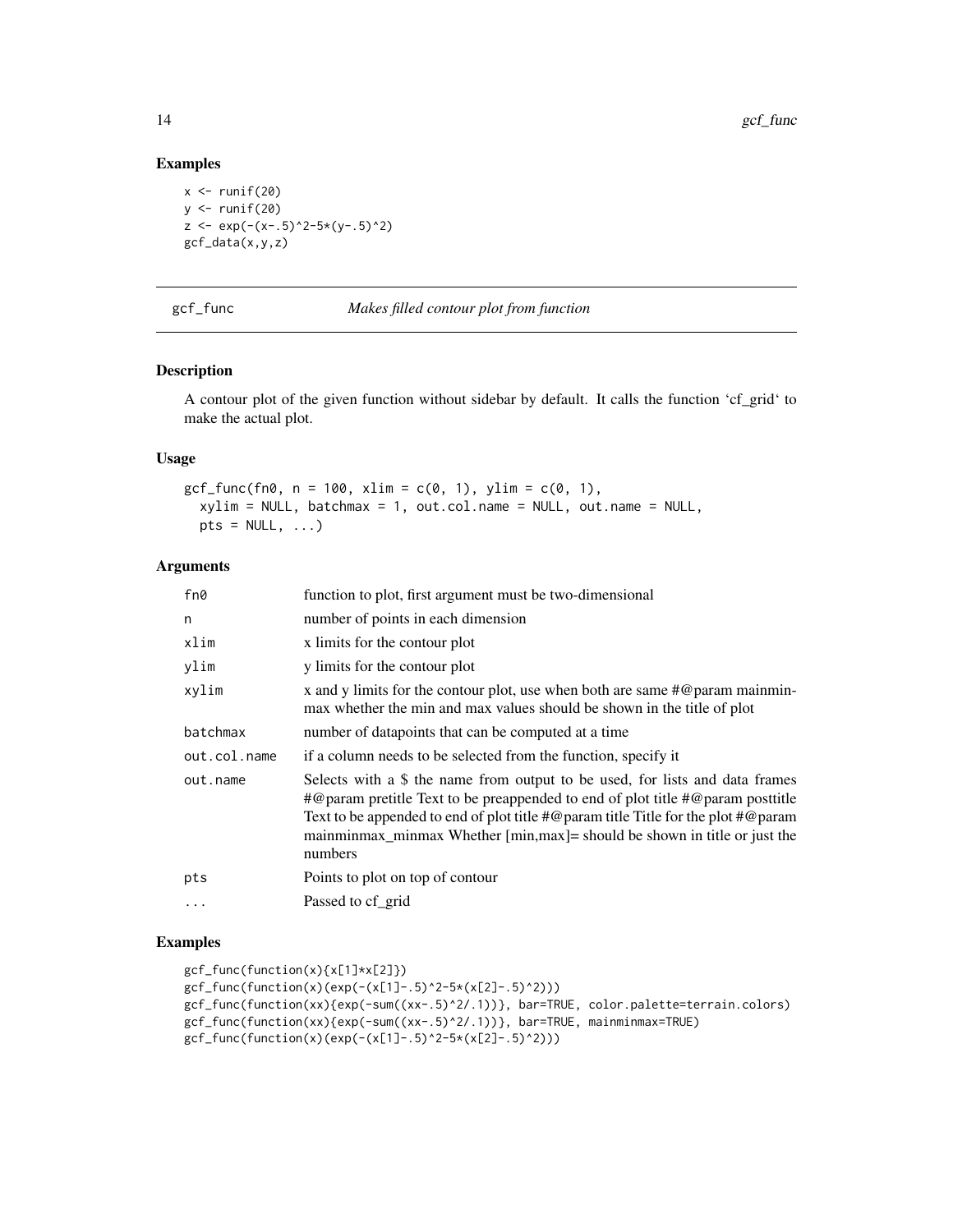<span id="page-14-0"></span>

### Description

The same as cf\_grid\_screen but uses ggplot2 for the plot.

#### Usage

```
gcf_grid(x = seq(0, 1, length.out = nrow(z)), y = seq(0, 1, length.out= ncol(z)), z, xlim = range(x, finite = TRUE), ylim = range(y, finite
 = TRUE), zlim = range(z, finite = TRUE), with_lines = FALSE,
 lines_only = FALSE, bins = 8, interpolate = TRUE,
  levels = pretty(zlim, nlevels), nlevels = 20,
  color.palette = cm.colors.strong, col = color.palette(length(levels)
  - 1), asp = NA, las = 1, bar = F, pts = NULL, reset.par = TRUE,
 pretitle = "", posttitle = "", main = NULL, mainminmax = !bar,
 mainminmax_minmax = TRUE, afterplotfunc = NULL,
  cex.mainloop = par()$cex.main, ...)
```

| X             | x values, must form grid with y. If not given, it is assumed to be from 0 to 1.                                                                                                                           |
|---------------|-----------------------------------------------------------------------------------------------------------------------------------------------------------------------------------------------------------|
| у             | y values, must form grid with x. If not given, it is assumed to be from 0 to 1.                                                                                                                           |
| z             | z values at grid locations                                                                                                                                                                                |
| xlim          | x limits for the plot.                                                                                                                                                                                    |
| ylim          | y limits for the plot.                                                                                                                                                                                    |
| zlim          | z limits for the plot.                                                                                                                                                                                    |
| with_lines    | Should lines be added on top of contour to show contours?                                                                                                                                                 |
| lines_only    | Should no fill be used, only contour lines?                                                                                                                                                               |
| bins          | Number of lines used when using 'with_lines' or 'lines_only'                                                                                                                                              |
| interpolate   | Will smooth out contours                                                                                                                                                                                  |
| levels        | a set of levels which are used to partition the range of z. Must be strictly increas-<br>ing (and finite). Areas with z values between consecutive levels are painted with<br>the same color.             |
| nlevels       | if levels is not specified, the range of z, values is divided into approximately this<br>many levels.                                                                                                     |
| color.palette | a color palette function to be used to assign colors in the plot. Defaults to<br>cm.colors. Other options include rainbow, heat.colors, terrain.colors, topo.colors,<br>and function(x) $gray((1:x)/x)$ . |
| col           | an explicit set of colors to be used in the plot. This argument overrides any<br>palette function specification. There should be one less color than levels                                               |
| asp           | the y/x aspect ratio, see plot.window.                                                                                                                                                                    |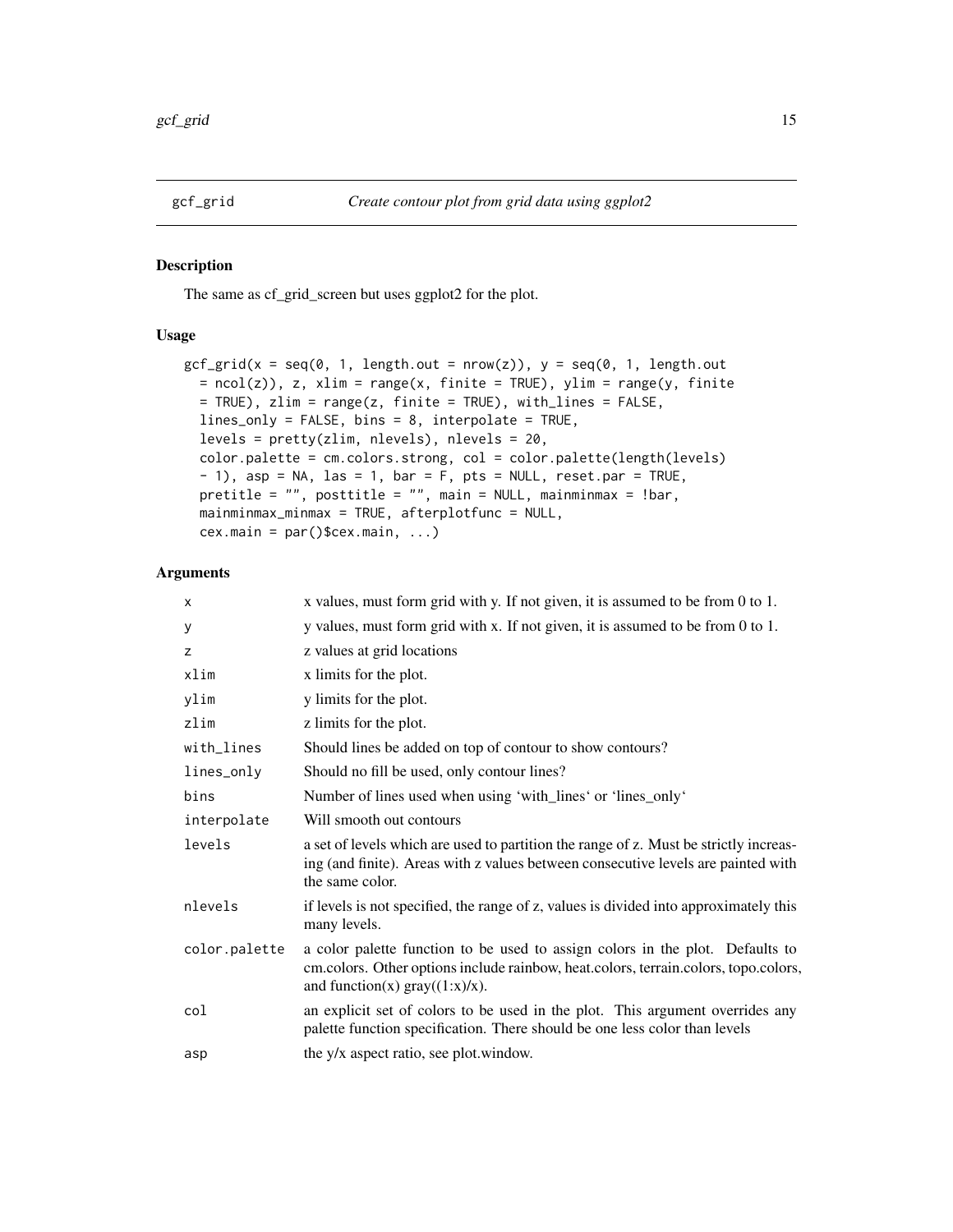<span id="page-15-0"></span>

| the style of labeling to be used. The default is to use horizontal labeling.                                                                           |  |  |
|--------------------------------------------------------------------------------------------------------------------------------------------------------|--|--|
| Should a bar showing the output range and colors be shown on the right?                                                                                |  |  |
| Points to plot on top of contour                                                                                                                       |  |  |
| Should the graphical parameters be reset before exiting? Usually should be<br>unless you need to add something to the plot afterwards and bar is TRUE. |  |  |
| Text to be preappended to end of plot title                                                                                                            |  |  |
| Text to be appended to end of plot title.                                                                                                              |  |  |
| Title for the plot                                                                                                                                     |  |  |
| whether the min and max values should be shown in the title of plot                                                                                    |  |  |
| mainminmax_minmax                                                                                                                                      |  |  |
| Whether $[\text{min,max}]$ = should be shown in title or just the numbers                                                                              |  |  |
| Function to call after plotting, such as adding points or lines.                                                                                       |  |  |
| The size of the main title. 1.2 is default.                                                                                                            |  |  |
| additional graphical parameters, currently only passed to title().                                                                                     |  |  |
|                                                                                                                                                        |  |  |

# Value

ggplot2 object

# Examples

```
x <- y <- seq(-4*pi, 4*pi, len = 27)
r <- sqrt(outer(x^2, y^2, "+"))
gcf_grid(cos(r^2)*exp(-r/(2*pi)))
gcf_grid(r, color.palette=heat.colors, bar=TRUE)
gcf_grid(r, color.palette=function(x) {gray((1:x)/x)}, bar=TRUE)
```
multicolor.title *Makes plot title using specified colors for the text*

# Description

Makes plot title using specified colors for the text

# Usage

```
multicolor.title(main, col.main, collapse = "",
  cex.main = par()$cex.main)
```

| main     | Text to put in main title of plot                                                 |
|----------|-----------------------------------------------------------------------------------|
| col.main | Colors to use for the text                                                        |
| collapse | What to put between elements of main, defaults to "" but " " might be appropriate |
| cex.main | The size of the main title. 1.2 is default.                                       |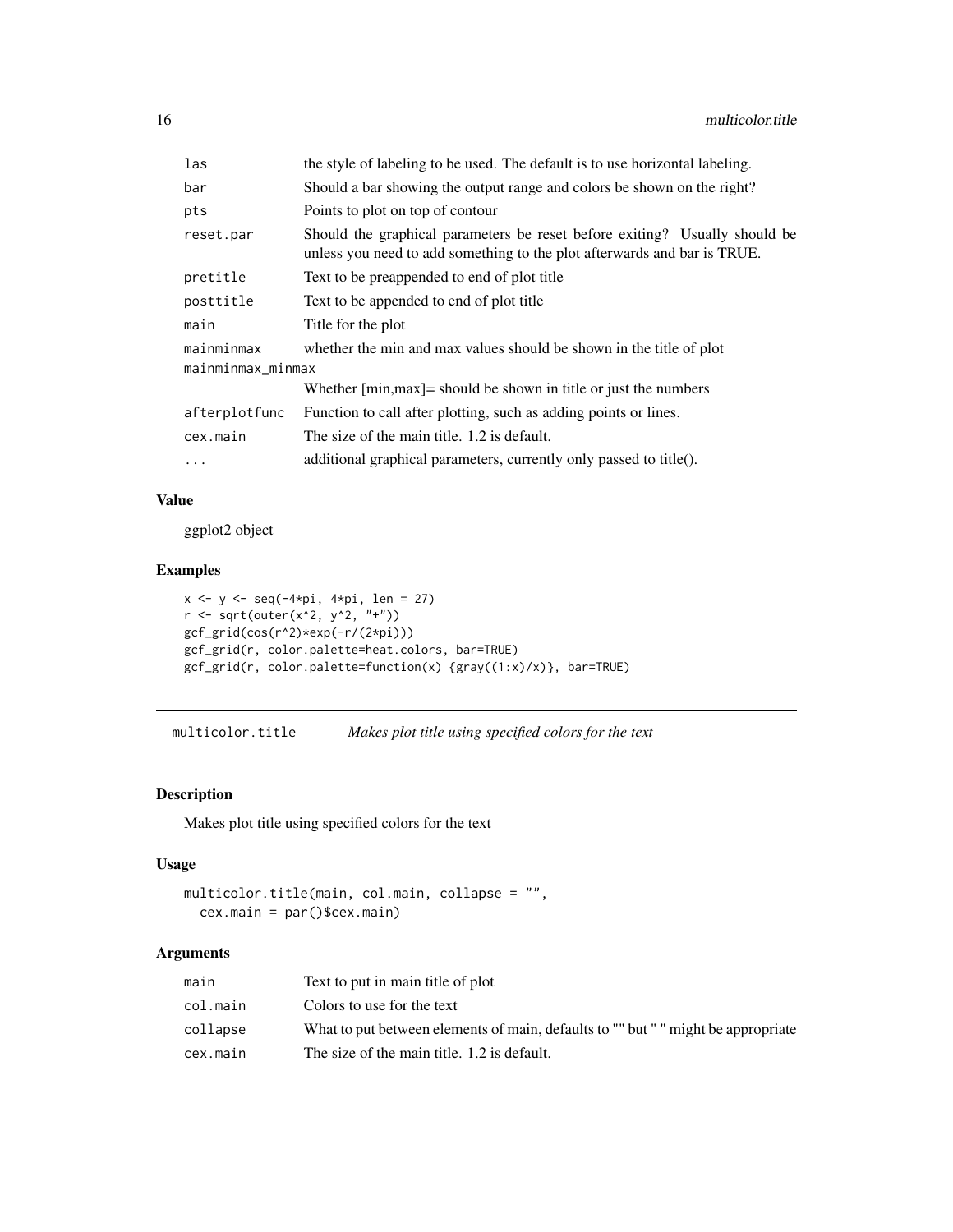#### <span id="page-16-0"></span>text\_plot 17

# Examples

```
plot(1:4)
multicolor.title(c('Black, ','red, ','green'),c(1,2,3))
```
text\_plot *Make a plot with only text*

# Description

Make a plot with only text

# Usage

 $text\_plot(p, x = 0.5, y = 0.5, cex = 2, ...)$ 

# Arguments

| p   | Text to put on a plot                         |
|-----|-----------------------------------------------|
| X   | x-value of center of text, defaults to center |
| У   | y-value of center of text, defaults to center |
| cex | Size of text                                  |
|     | Arguments passed to plot                      |

#### References

ZNK's answer on https://stackoverflow.com/questions/19918985/r-plot-only-text, retrieved 5/25/2018

# Examples

text\_plot("Useful?", cex=5)